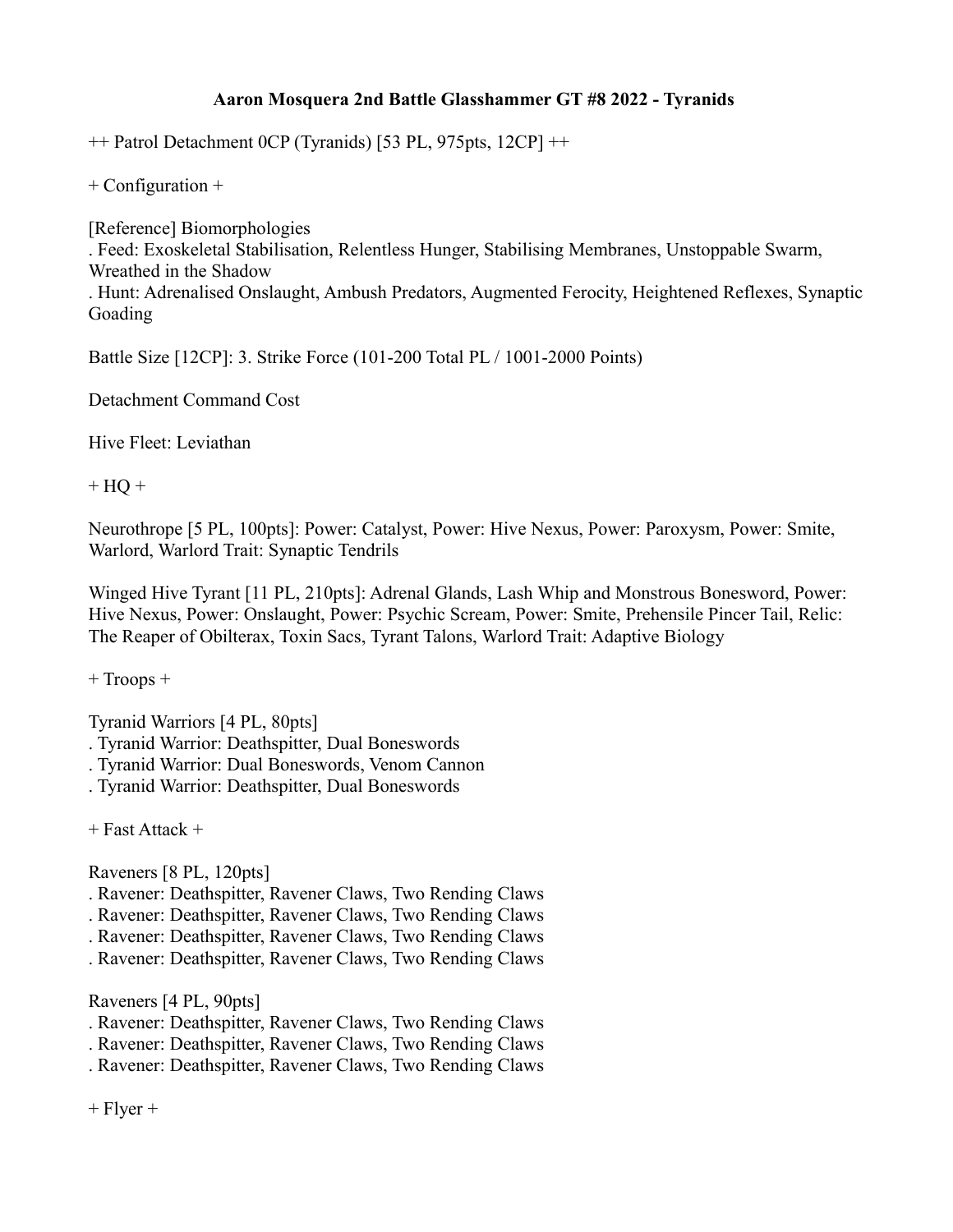Harpy [11 PL, 195pts]: 2x Heavy Venom Cannon, Adaptive Physiology: Dermic Symbiosis, Scything Wings, Show Spore Mine Rules, Stinger Salvoes

Harpy [10 PL, 180pts]: 2x Heavy Venom Cannon, Adaptive Physiology: Synaptic Enhancement, Scything Wings, Show Spore Mine Rules, Stinger Salvoes

++ Vanguard Detachment -3CP (Tyranids) [58 PL, 1,025pts, -6CP] ++

+ Configuration +

[Reference] Biomorphologies . Feed: Exoskeletal Stabilisation, Relentless Hunger, Stabilising Membranes, Unstoppable Swarm, Wreathed in the Shadow . Hunt: Adrenalised Onslaught, Ambush Predators, Augmented Ferocity, Heightened Reflexes, Synaptic Goading

Detachment Command Cost [-3CP]

Hive Fleet: Leviathan

+ Stratagems +

Hive Predator [-2CP]: 2x Extra Warlord Trait

Rarefied Enhancements [-1CP]: Extra Bio-artefact

+ No Force Org Slot +

Tyrant Guard [8 PL, 120pts] . 3x Tyrant Guard (Scything): 3x Two Rending Claws, 3x Two Scything Talons

 $+ HO +$ 

Hive Tyrant [9 PL, 190pts]: 2x Heavy Venom Cannon, Power: Hive Nexus, Power: Neuroparasite, Power: Onslaught, Power: Smite, Relic: Pathogenesis, Warlord Trait: Perfectly Adapted

+ Elites +

Maleceptor [9 PL, 170pts]: Massive Scything Talons, Power: Hive Nexus, Power: Neuroparasite, Power: Smite, Power: The Horror

Maleceptor [9 PL, 170pts]: Massive Scything Talons, Power: Catalyst, Power: Hive Nexus, Power: Psychic Scream, Power: Smite

Pyrovores [6 PL, 90pts] . 3x Pyrovore: 3x Acid Maw, 3x Bludgeoning Fists, 3x Flamespurt

Pyrovores [6 PL, 90pts] . 3x Pyrovore: 3x Acid Maw, 3x Bludgeoning Fists, 3x Flamespurt